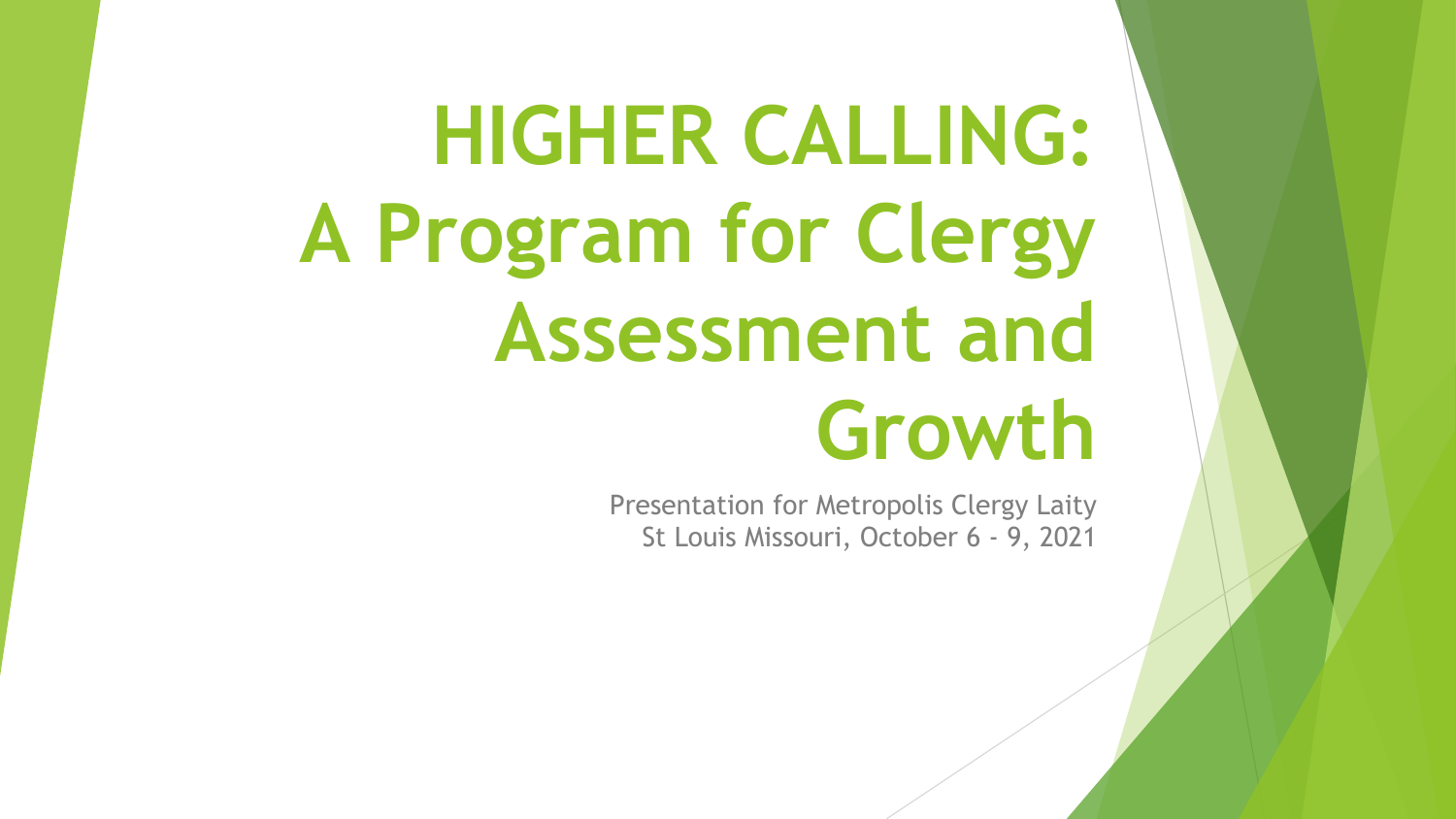# Higher Calling…

<sup>13</sup> Brethren, I do not count myself to have apprehended; but *one thing I do, forgetting those things which are behind and reaching forward to those things which are ahead, <sup>14</sup> I press toward the goal for the prize of the upward call [ἄνω κλήσεως; higher calling] of God in Christ Jesus.* 

*(***Philippians 3:13-14 NKJV)**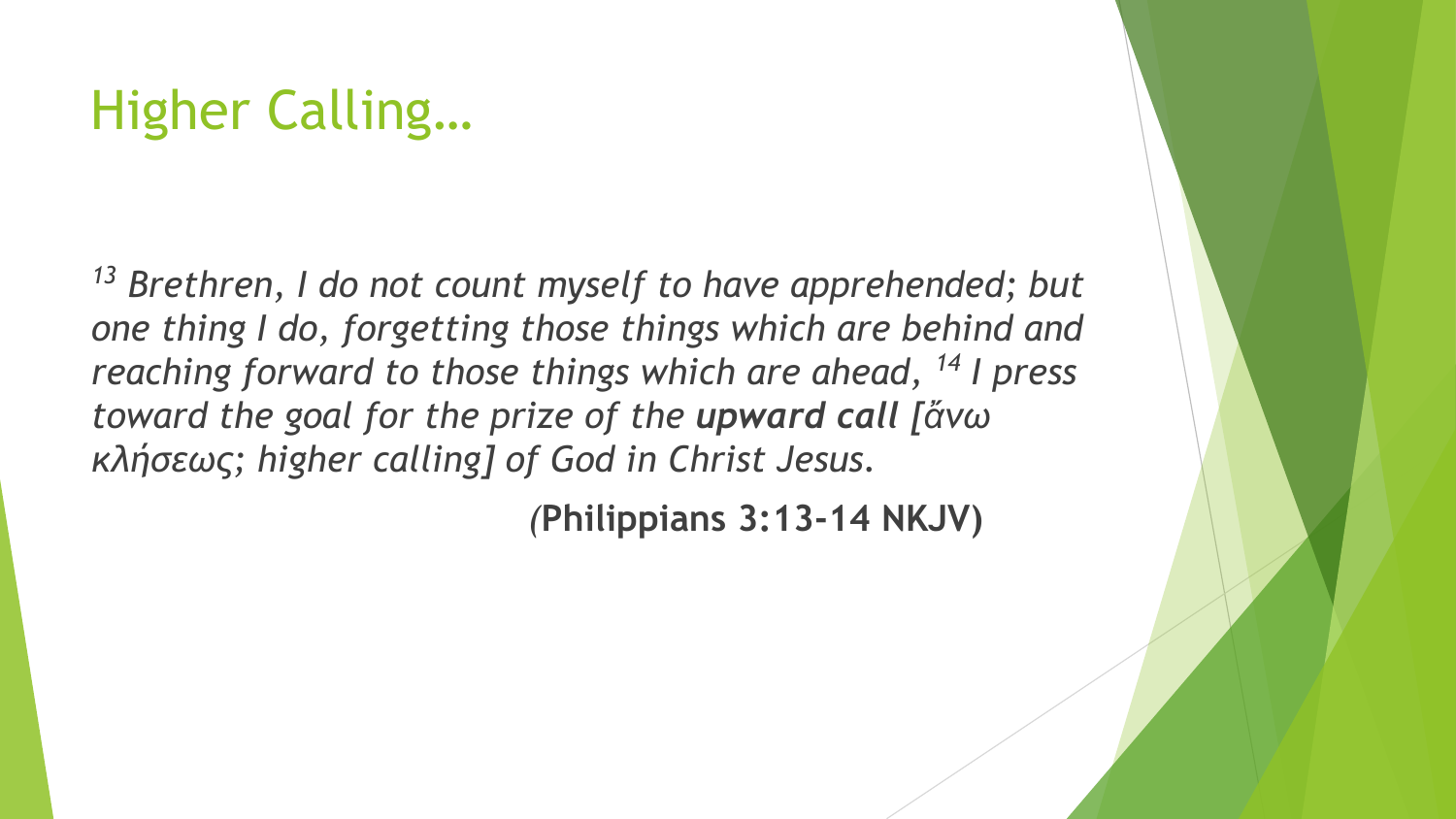#### Your Presenters: Rev. Fr. Richard Demetrius Andrews

- ► Pastor/priest of Saints Peter & Paul Greek Orthodox Church in Glenview, IL (since 2019).
- ► Metropolis of Chicago: Vicar for Clergy Care, Spiritual Court.
- ► Graduate of Argosy University (Doctor of Marriage & Family Therapy, 2019), Holy Cross Greek Orthodox School of Theology (Master of Divinity 1994) in Boston, MA and the University of Minnesota (Bachelor of Science in Business Administration & Marketing 1988).
- ► Previously served St. George GOC in St Paul, MN (1999-2019), St. Paul Police Department volunteer chaplain (2006-2019), Kimissis tis Theotokou Church, Racine WI (1997-1999); Holy Apostles Church, Westchester IL (1995-1997).
- ► Married to Presvytera Jane and has one adult son, Teddy who now lives in Chicago.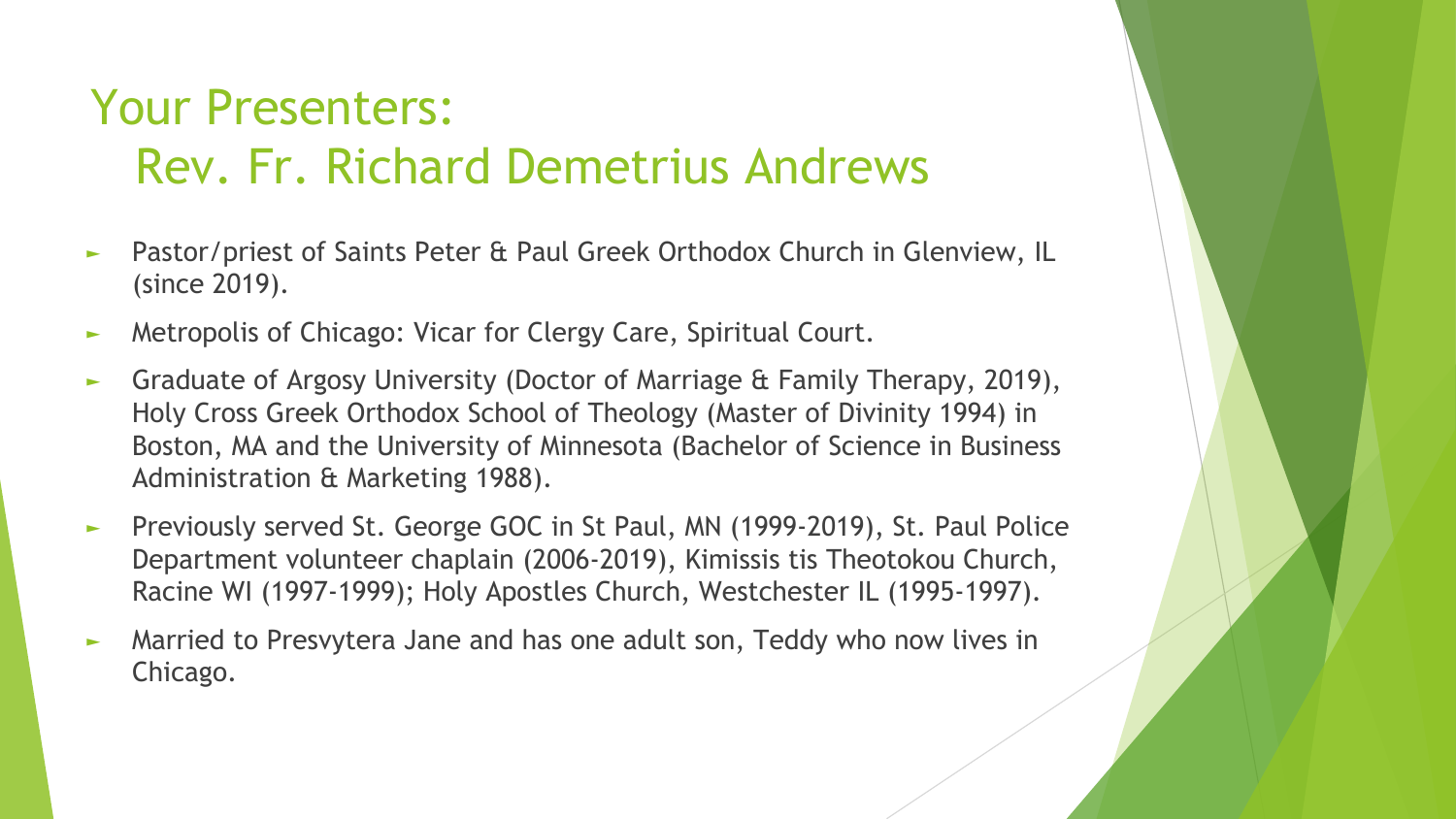# Your presenters: Rev. Fr. Timothy Aurel Sas

- ► Pastor of Twelve Holy Apostles Greek Orthodox Church in Duluth MN since 2004. Previously served St. Mary Church in Minneapolis MN 2002-2004 and St Stefan Romanian Church in South St Paul MN 1999-2001.
- ► Metropolis of Chicago: Vicar of Minnesota Clergy; Metropolis Council.
- ► Graduate of University of Manitoba (Bachelor Degree 1995) and St. Andrew Seminary (Masters of Divinity 1998) in Winnipeg Canada; St Mary University in Winona MN (Masters 1999); Doctoral work in Education at University of Nevada Las Vegas.
- Does independent consulting and lecture work.
- Married to Presvytera Gabriela. Four daughters: Andrea, Cassiana, Theodora and Sofia.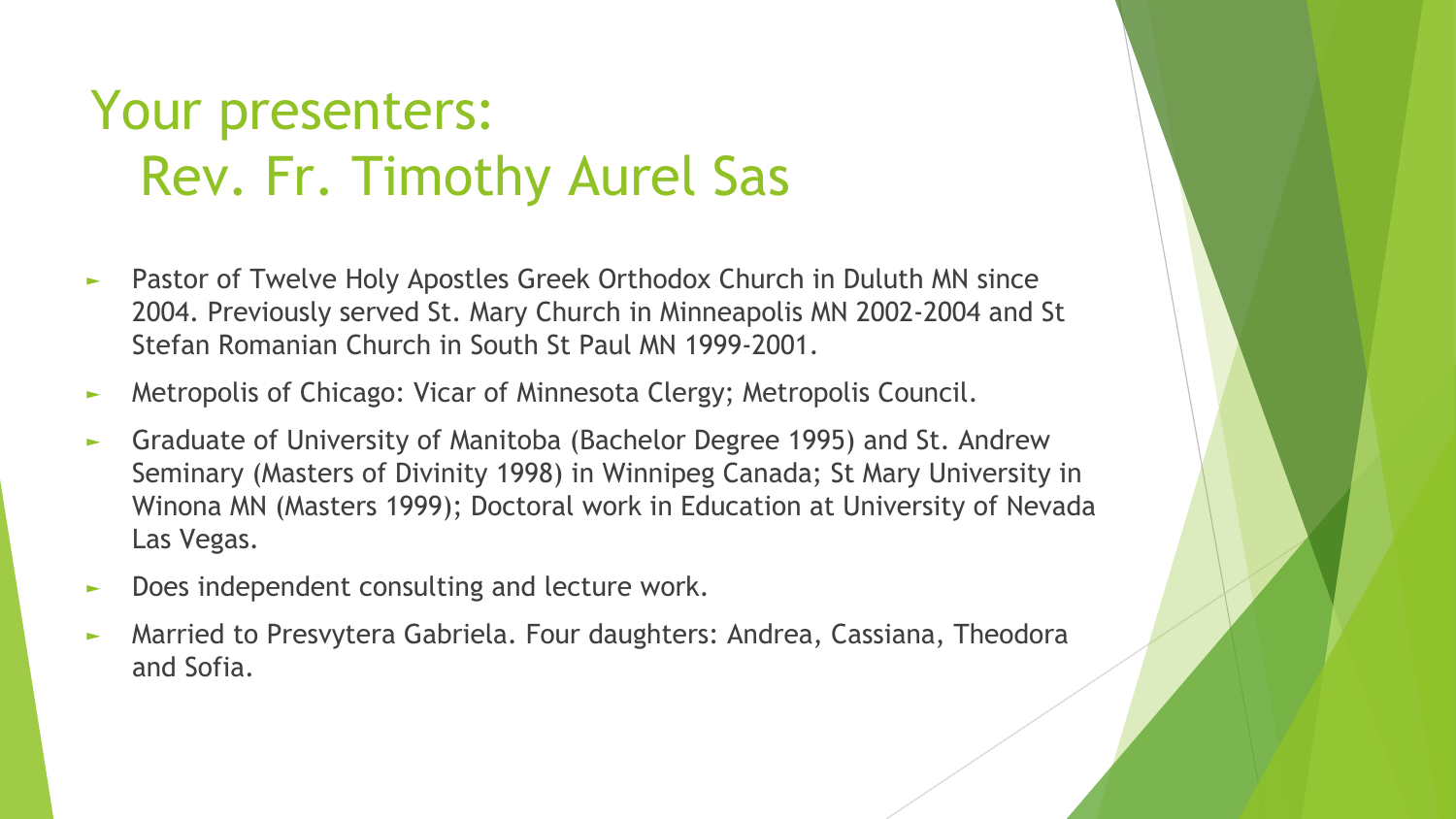# CHRONOLOGY: Of Higher Calling program

Nov.2018 to March 2019

- ► November 2-4, 2018 Strategic Planning Retreat at Holy Apostles Church in Westchester IL with nearly 100 participants from throughout the Metropolis.
- ► SWOT survey. SWOT = Strengths, Weaknesses, Opportunities, Threats.
- Third highest responses (116) in Weakness category were related to clergy training, support and performance issues.
- Ten strategic areas of focus identified including Clergy Wellness 1.1 and Clergy Support 1.2.
- ► Within Support area, performance evaluation, continuing education, leadership development, spiritual formation, and parish education/training were identified as goals.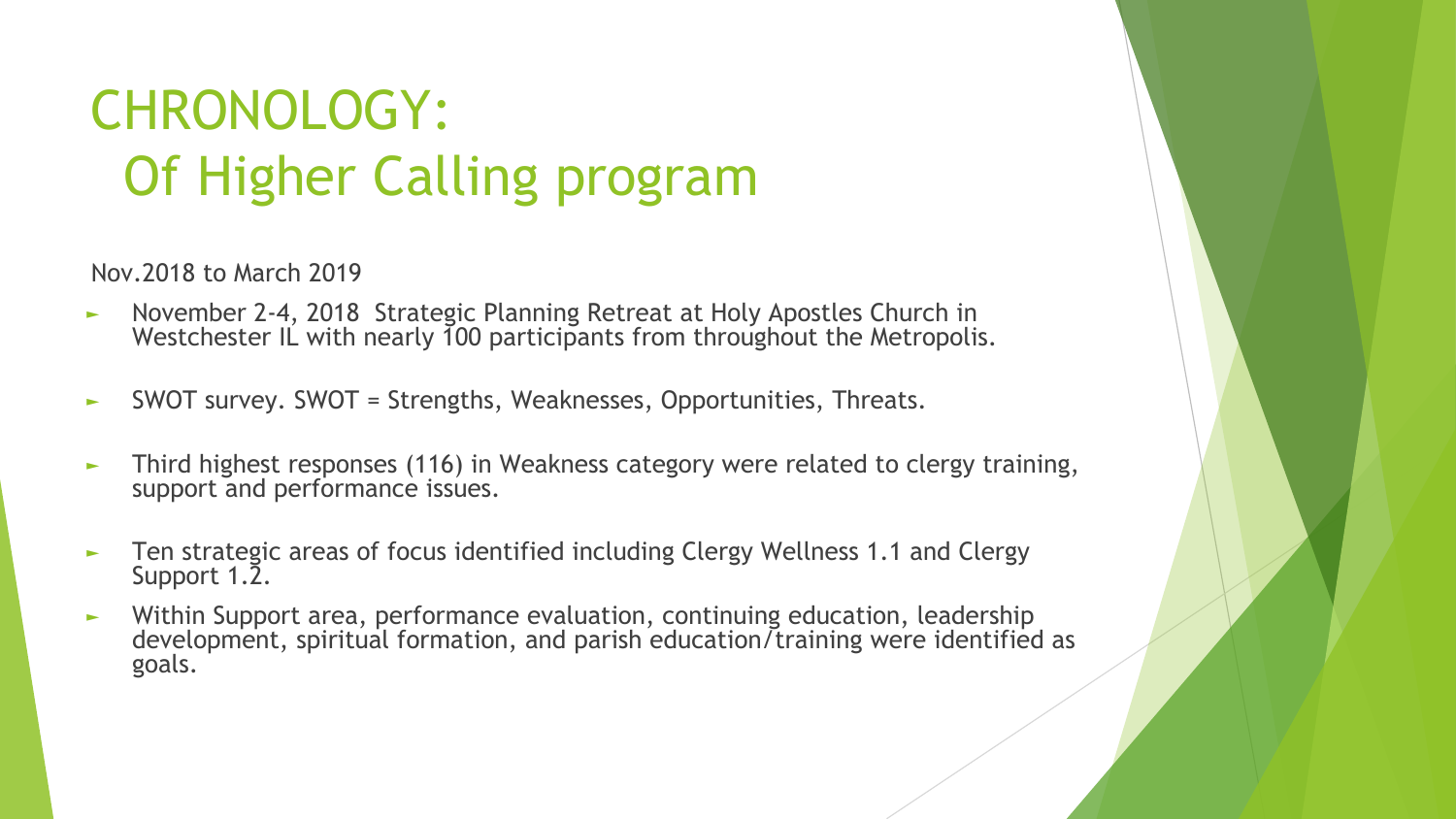CHRONOLOGY CONT.

- ► Because performance evaluation of clergy falls under the responsibility and authority of the hierarch it was removed from this focus area.
- ► March 2019 appointment of ad hoc committee for Clergy Formation, Development and Evaluation inc. Fr. Andrews, Fr. Sas, Paul Karos & David Benson.

April 2019 to Nov 2019

- ► Metropolitan Nathanael and ad hoc cmte members meet with representatives of Catholic Archdiocese of Chicago to learn about their program: Catholic Leadership 360.
- ► Strategic Planning Retreat at Sts Peter & Paul Church in Glenview IL.
- ► Ad hoc cmte examines Trakstar and Clergy Peer Learning groups.

Nov 2019 to Sept 2020

► Metropolitan, Ad hoc cmte and Metropolis Council work with outside consulting firm to refine proposal for "Clergy Assessment" program.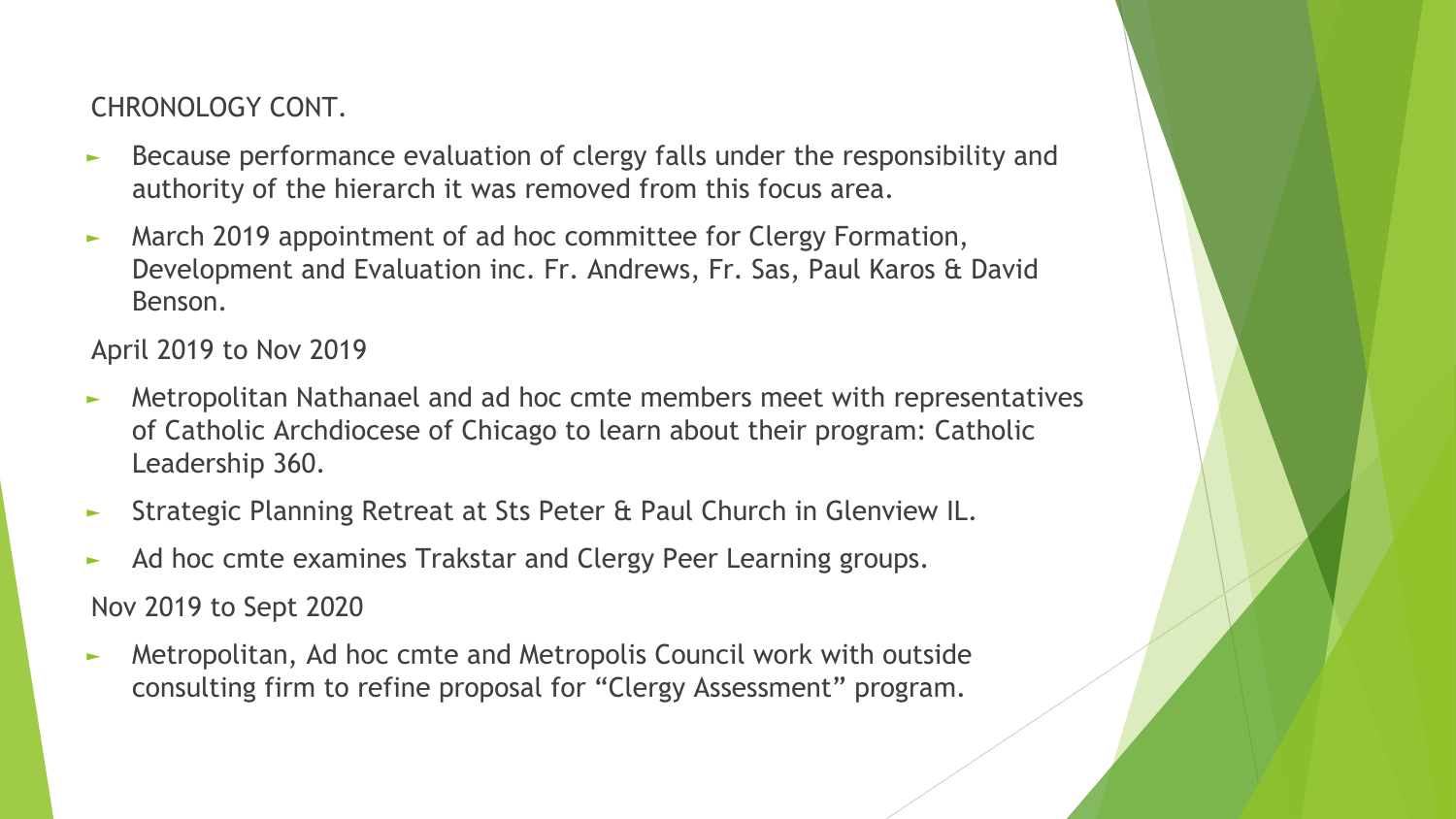## CLERGY ASSESSMENT & GROWTH PROGRAM

► What does "Clergy Assessment & Growth" program look like? How does it work?

► Current feedback loops include:

Metropolitan, Chancellor, Parish Council, Parishioners, Other Clergy, Spouses.

Assessment and Feedback:

Non-existent, inconsistent, infrequent, subjective, emotionally driven inc. stress and anger.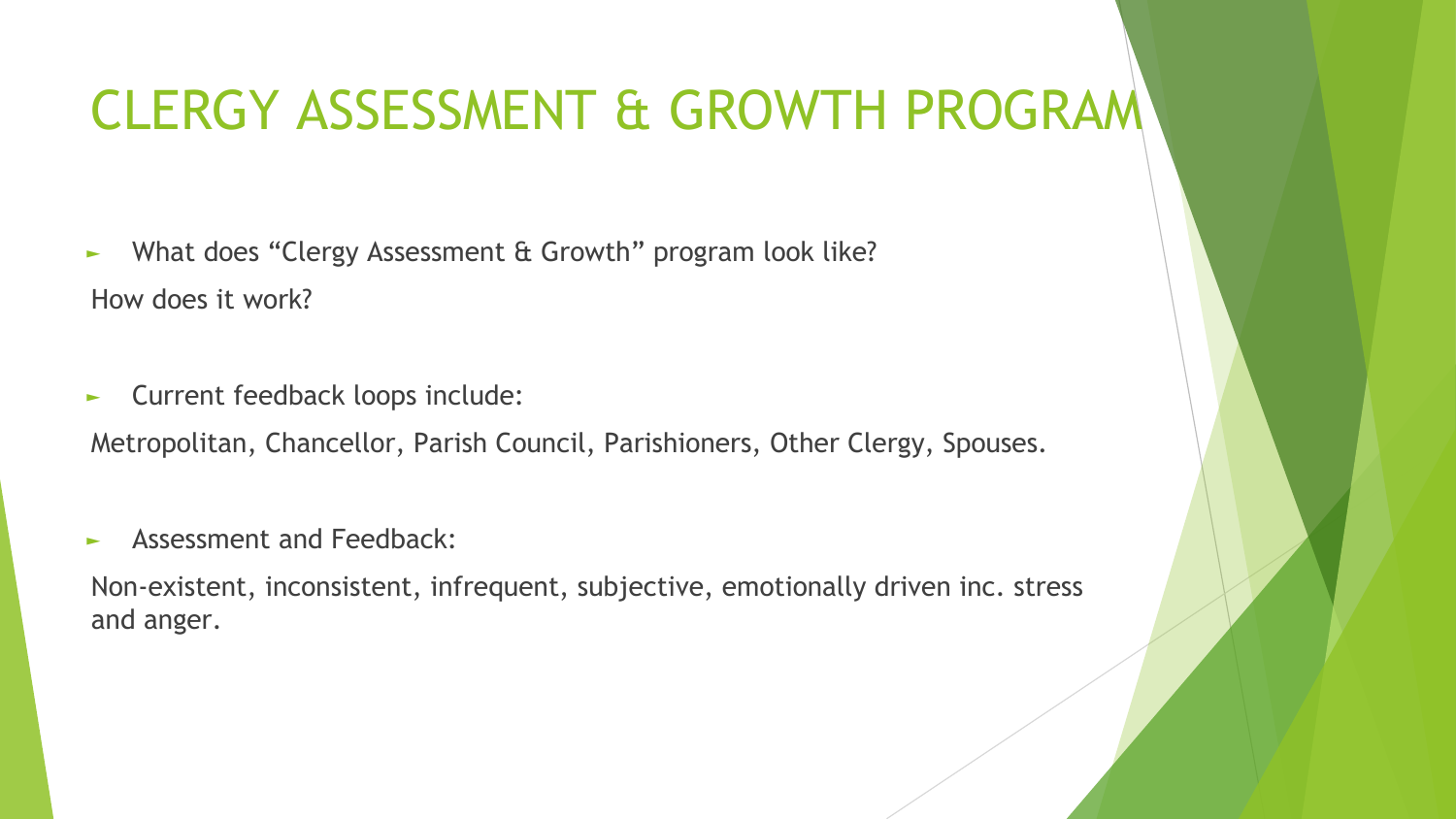## FIRST STEP

- ► Engage an outside consulting firm.
- ► Two goals:

a) experienced professional evaluation, development and coaching services;

b) objective third party to preserve confidentiality.

► Raw data is only seen by professional consultant/third party (not the Metropolitan, Metropolis or other priests).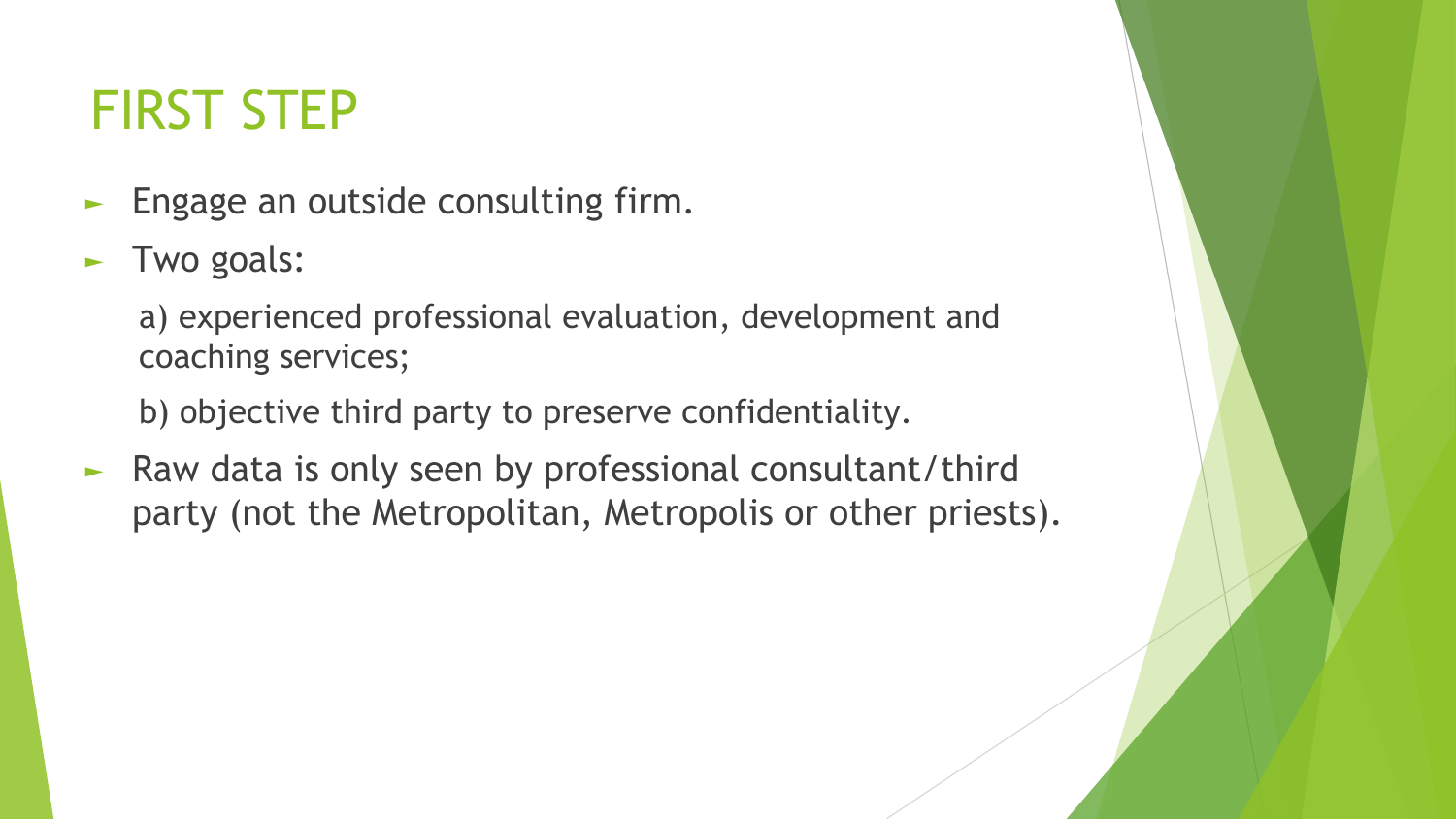#### THE PROCESS

- 1. Develop clergy position description.
- 2. Design assessment instruments.
- 3. Clergy conduct self-assessment.
- 4. Review results one on one with professional consultant.
- 5. Clergy select/appoint external review cmte.
- 6. External review cmte assesses clergy using instruments.
- 7. Clergy and prof consultant review summary report.
- 8. Clergy develops three goals to mature, grow and improve in their role.
- 9. Metropolitan reviews goals with priest and provides encouragement and accountability.
- 10. Follow-up meetings between clergy and consultant.
- 11. Metropolis provides funding and resources to help clergy achieve goals.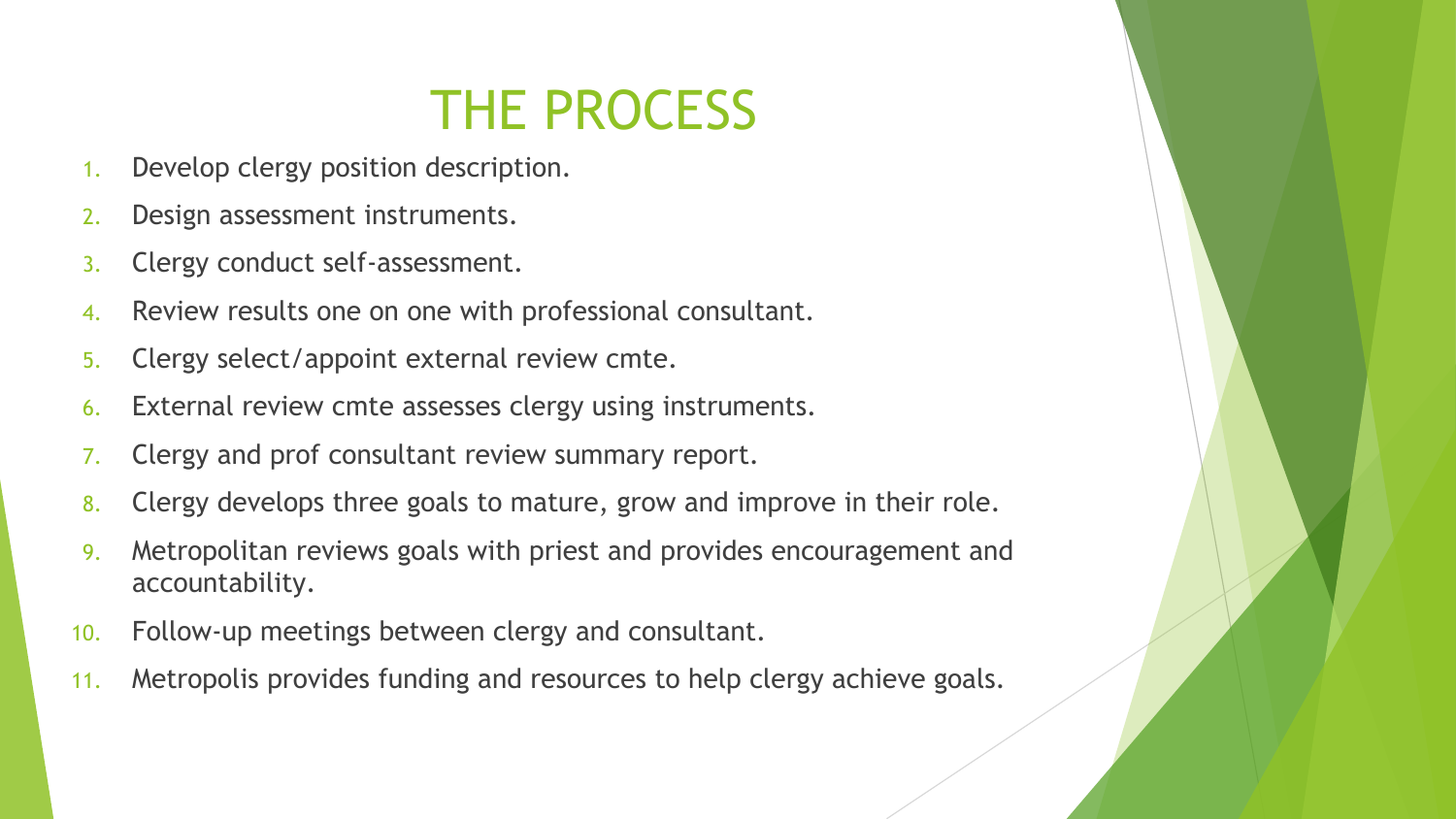#### Who participates and when?

- Metropolitan Module first- so he can learn and trust the process; making himself vulnerable in order to learn and grow; setting an example for clergy.
- Clergy Pilot Cohort- approximately 12 priests invited from pool of volunteers.
- Clergy Rollout- (for those serving in the same parish for at least 3 years) invited to participate. Number each year TBD.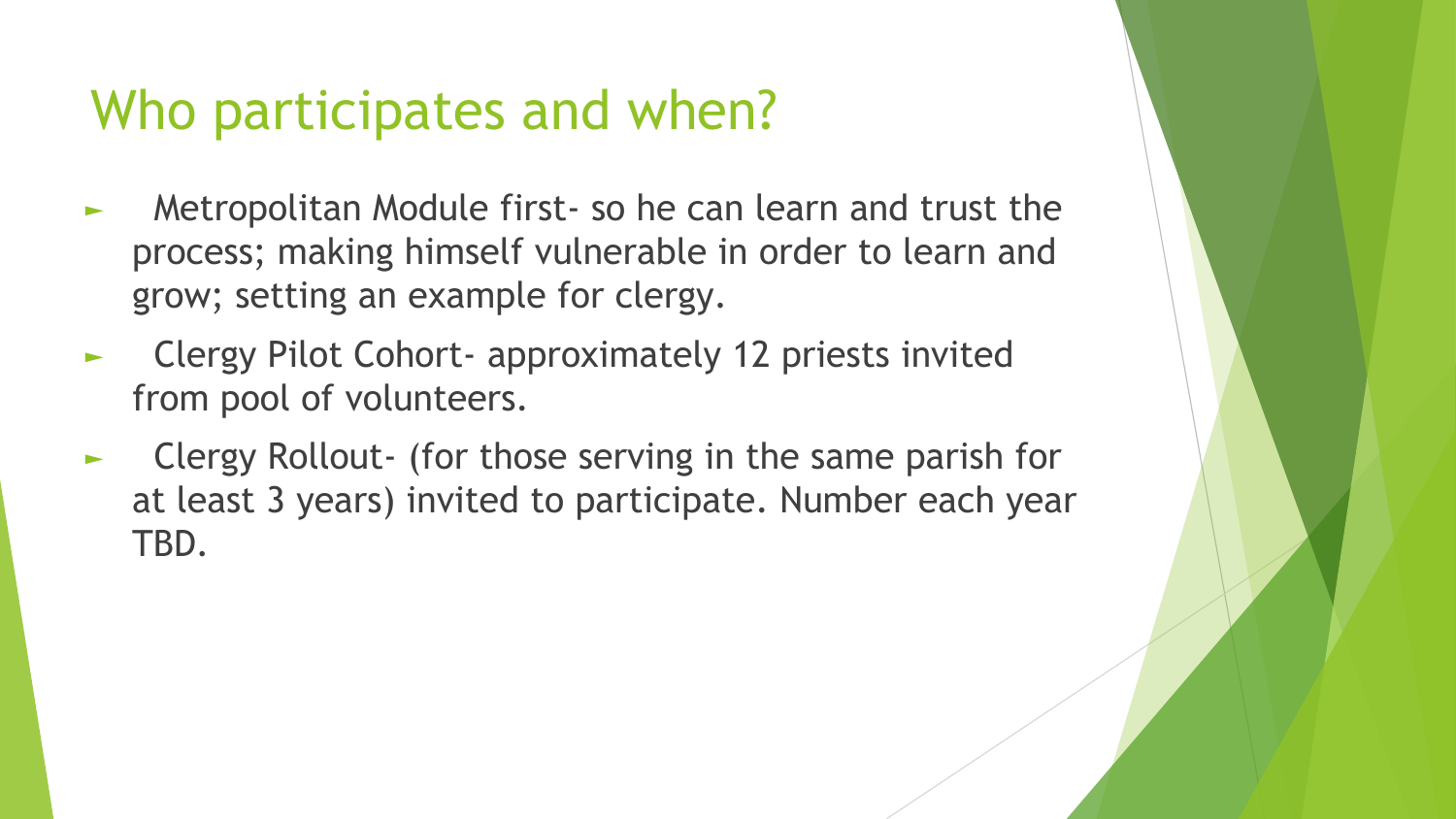#### Questions and Answers

- ► How much does it cost? approximately \$5,000 per participant.
- ► How long does it take? Planning, Pilot and Follow-up will take 2.5 years.
- ► After planning phase complete, subsequent participants can expect about a one-year process.
- ► What happens if big issues are discovered? Significant negative issues are already occurring and known. They are addressed by the Metropolitan and the Chancellor. The purpose of this program is not to discover them but to address them and hopefully prevent them.
- ► What are some resources to help clergy? Continuing specific education; professional coaching/mentoring; psychological counseling; spiritual guidance.